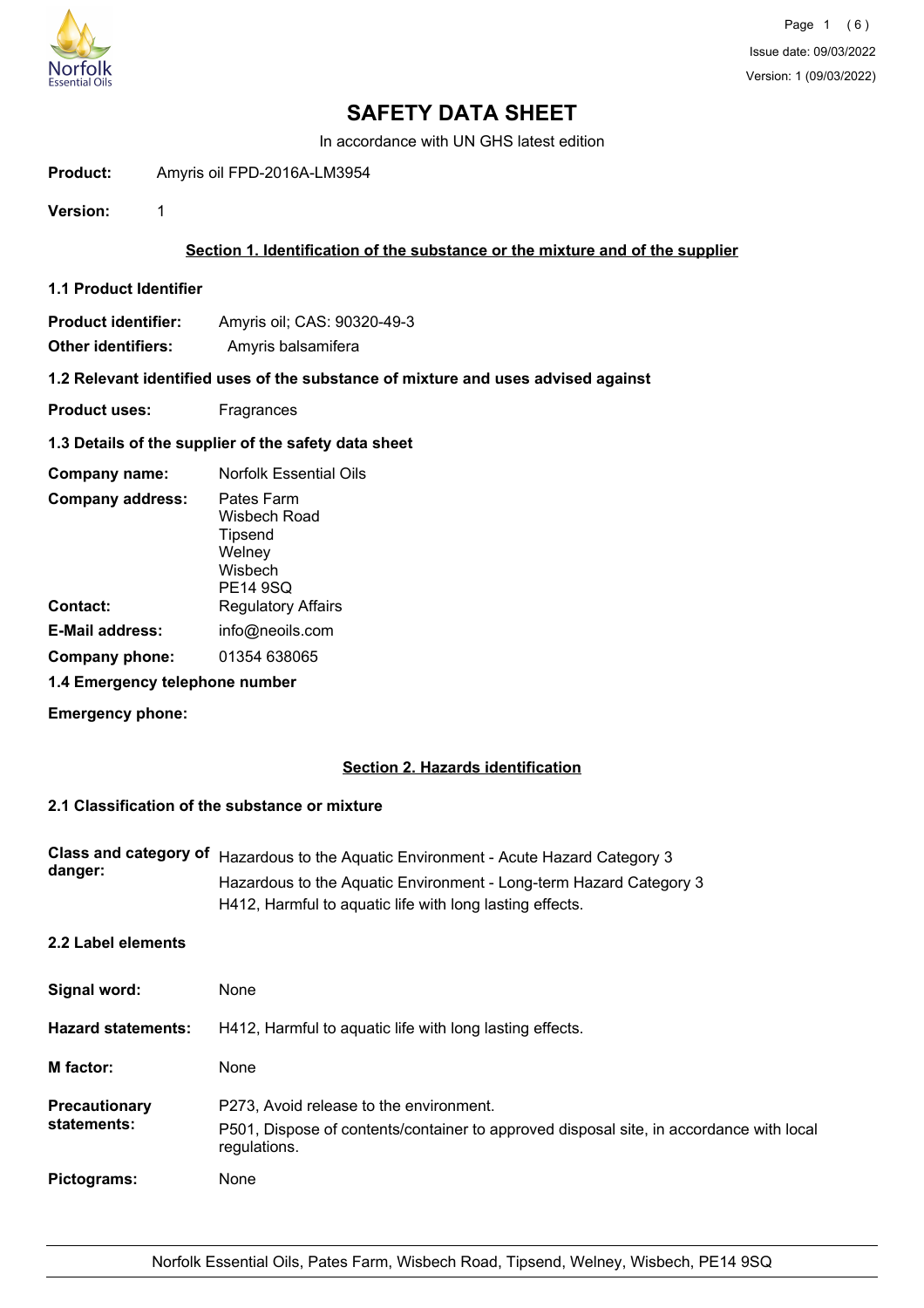

In accordance with UN GHS latest edition

| Product: | Amyris oil FPD-2016A-LM3954 |
|----------|-----------------------------|
|          |                             |

**Version:** 1

**Other hazards:** None

## **Section 3. Composition / information on ingredients**

#### **3.1 Substances**

**Product identifier:** Amyris oil; CAS: 90320-49-3

#### Contains:

| <b>Name</b>             | CAS        | ЕC        | %             | <b>GHS Classification</b>                                    |
|-------------------------|------------|-----------|---------------|--------------------------------------------------------------|
| <b>Itrans-Nerolidol</b> | 40716-66-3 | 255-053-4 | $ 0.1 - 1\% $ | Eve Irrit, 2B-Aquatic Acute 1-Aquatic<br>Chronic 1:H320-H410 |

## **Section 4. First-aid measures**

### **4.1 Description of first aid measures**

**Inhalation:** Remove from exposure site to fresh air, keep at rest, and obtain medical attention. **Eye exposure:** Flush immediately with water for at least 15 minutes. Contact physician if symptoms persist. Remove contaminated clothes. Wash thoroughly with soap and water. Contact physician if irritation persists. **Skin exposure: Ingestion:** Rinse mouth with water and obtain medical attention.

## **4.2 Most important symptoms and effects, both acute and delayed**

None expected, see Section 4.1 for further information.

## **4.3 Indication of any immediate medical attention and special treatment needed**

None expected, see Section 4.1 for further information.

## **SECTION 5: Firefighting measures**

## **5.1 Extinguishing media**

Suitable media: Carbon dioxide, Dry chemical, Foam.

## **5.2 Special hazards arising from the substance or mixture**

In case of fire, may be liberated: Carbon monoxide, Unidentified organic compounds.

## **5.3 Advice for fire fighters:**

In case of insufficient ventilation, wear suitable respiratory equipment.

## **Section 6. Accidental release measures**

## **6.1 Personal precautions, protective equipment and emergency procedures:**

Avoid inhalation. Avoid contact with skin and eyes. See protective measures under Section 7 and 8.

## Norfolk Essential Oils, Pates Farm, Wisbech Road, Tipsend, Welney, Wisbech, PE14 9SQ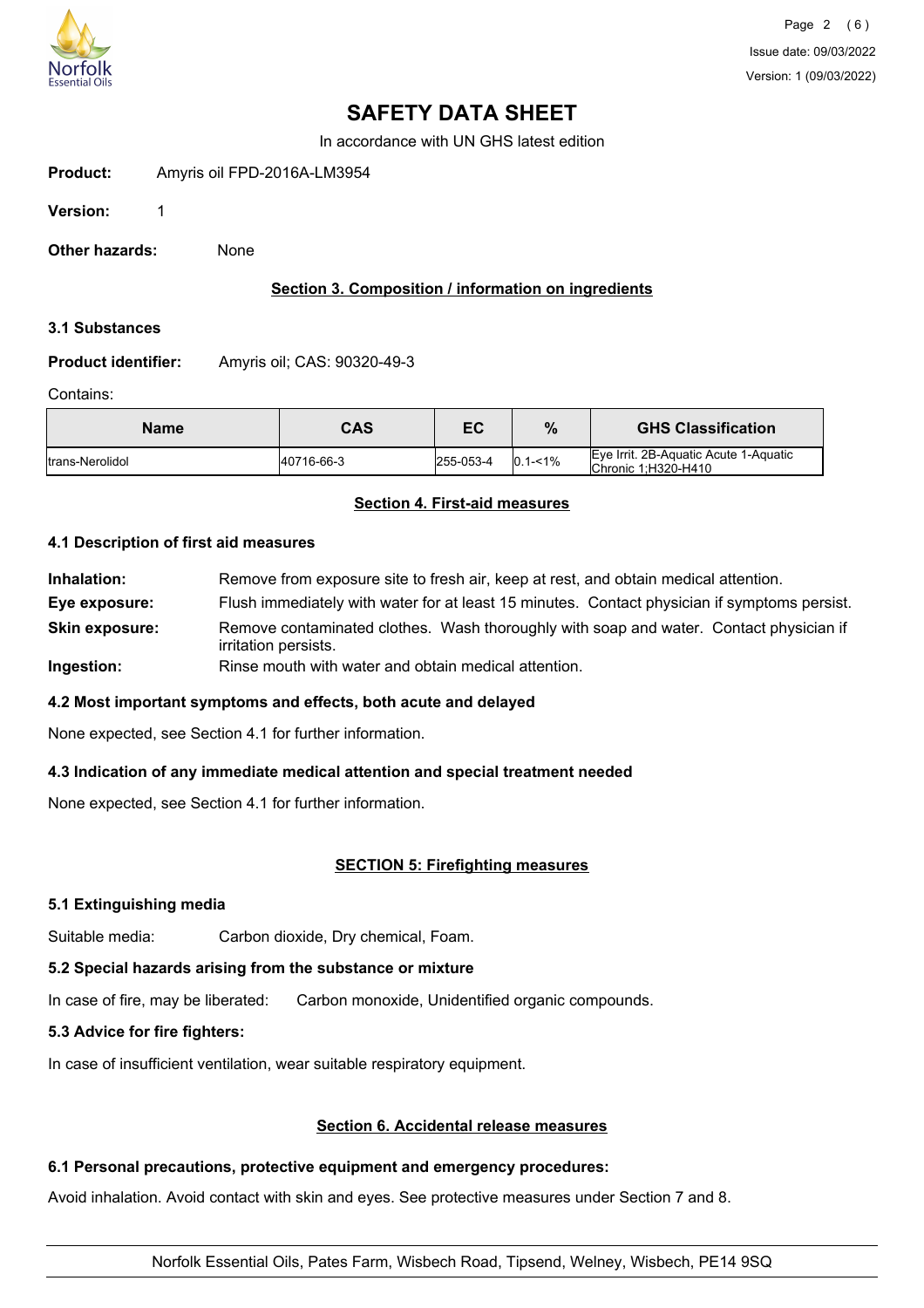

In accordance with UN GHS latest edition

**Product:** Amyris oil FPD-2016A-LM3954

**Version:** 1

**6.2 Environmental precautions:**

Keep away from drains, surface and ground water, and soil.

#### **6.3 Methods and material for containment and cleaning up:**

Remove ignition sources. Provide adequate ventilation. Avoid excessive inhalation of vapours. Contain spillage immediately by use of sand or inert powder. Dispose of according to local regulations.

#### **6.4 Reference to other sections:**

Also refer to sections 8 and 13.

## **Section 7. Handling and storage**

#### **7.1 Precautions for safe handling:**

Keep away from heat, sparks, open flames and hot surfaces. - No smoking. Use personal protective equipment as required. Use in accordance with good manufacturing and industrial hygiene practices. Use in areas with adequate ventilation Do not eat, drink or smoke when using this product.

#### **7.2 Conditions for safe storage, including any incompatibilities:**

Store in a well-ventilated place. Keep container tightly closed. Keep cool. Ground/bond container and receiving equipment. Use explosion-proof electrical, ventilating and lighting equipment. Use only non-sparking tools. Take precautionary measures against static discharge.

#### **7.3 Specific end use(s):**

Fragrances: Use in accordance with good manufacturing and industrial hygiene practices.

## **Section 8. Exposure controls/personal protection**

#### **8.1 Control parameters**

Workplace exposure limits: Not Applicable

## **8.2 Exposure Controls**

#### **Eye / Skin Protection**

Wear protective gloves/eye protection/face protection

#### **Respiratory Protection**

Under normal conditions of use and where adequate ventilation is available to prevent build up of excessive vapour, this material should not require special engineering controls. However, in conditions of high or prolonged use, or high temperature or other conditions which increase exposure, the following engineering controls can be used to minimise exposure to personnel: a) Increase ventilation of the area with local exhaust ventilation. b) Personnel can use an approved, appropriately fitted respirator with organic vapour cartridge or canisters and particulate filters. c) Use closed systems for transferring and processing this material.

Also refer to Sections 2 and 7.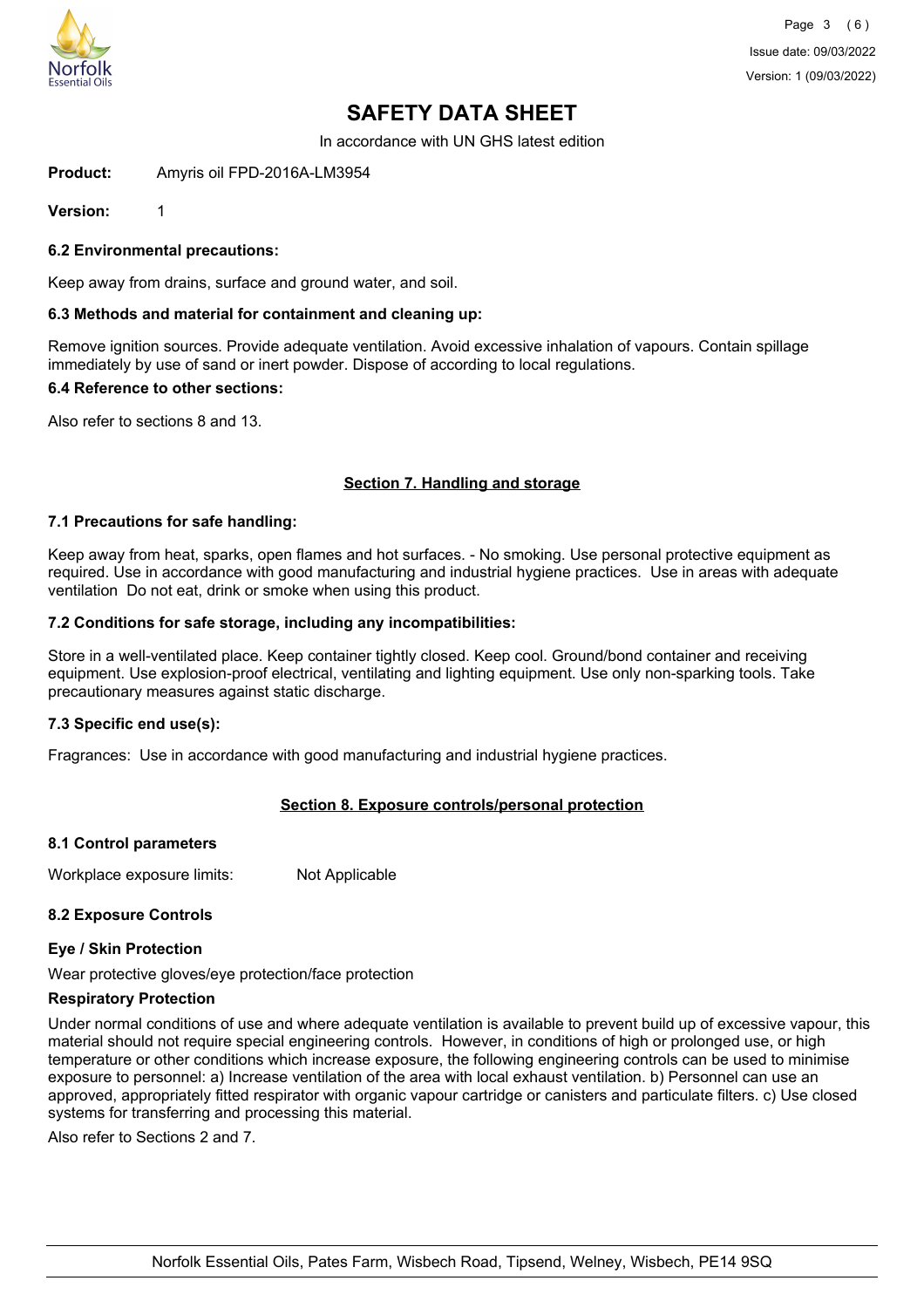

Page 4 (6) Issue date: 09/03/2022 Version: 1 (09/03/2022)

# **SAFETY DATA SHEET**

In accordance with UN GHS latest edition

**Product:** Amyris oil FPD-2016A-LM3954

**Version:** 1

## **Section 9. Physical and chemical properties**

## **9.1 Information on basic physical and chemical properties**

| Appearance:                    | Not determined |
|--------------------------------|----------------|
| Odour:                         | Not determined |
| pH:                            | Not determined |
| Initial boiling point / range: | Not determined |
| <b>Flash point:</b>            | $>93$ °C       |
| Vapour pressure:               | Not determined |
| <b>Relative density:</b>       | Not determined |
| Solubility(ies):               | Not determined |
| 9.2 Other information:         | None available |

#### **Section 10. Stability and reactivity**

## **10.1 Reactivity:**

Presents no significant reactivity hazard, by itself or in contact with water.

#### **10.2 Chemical stability:**

Good stability under normal storage conditions.

## **10.3 Possibility of hazardous reactions:**

Not expected under normal conditions of use.

#### **10.4 Conditions to avoid:**

Avoid extreme heat.

#### **10.5 Incompatible materials:**

Avoid contact with strong acids, alkalis or oxidising agents.

## **10.6 Hazardous decomposition products:**

Not expected.

## **Section 11. Toxicological information**

#### **11.1 Information on toxicological effects**

This material does not meet the criteria for classification for health hazards under UN GHS.

| <b>Assumed Toxicity Value (LD50 or ATE) for Acute Oral Toxicity:</b> | Not Applicable |
|----------------------------------------------------------------------|----------------|
| Assumed Toxicity Value (LD50 or ATE) for Acute Dermal Toxicity:      | Not Applicable |
| Assumed Toxicity Value (LC50 or ATE) for Acute Inhalation Toxicity:  | Not Available  |
| <b>Inhalation Route:</b>                                             | Not Available  |
|                                                                      |                |

Refer to Section 2 for additional information.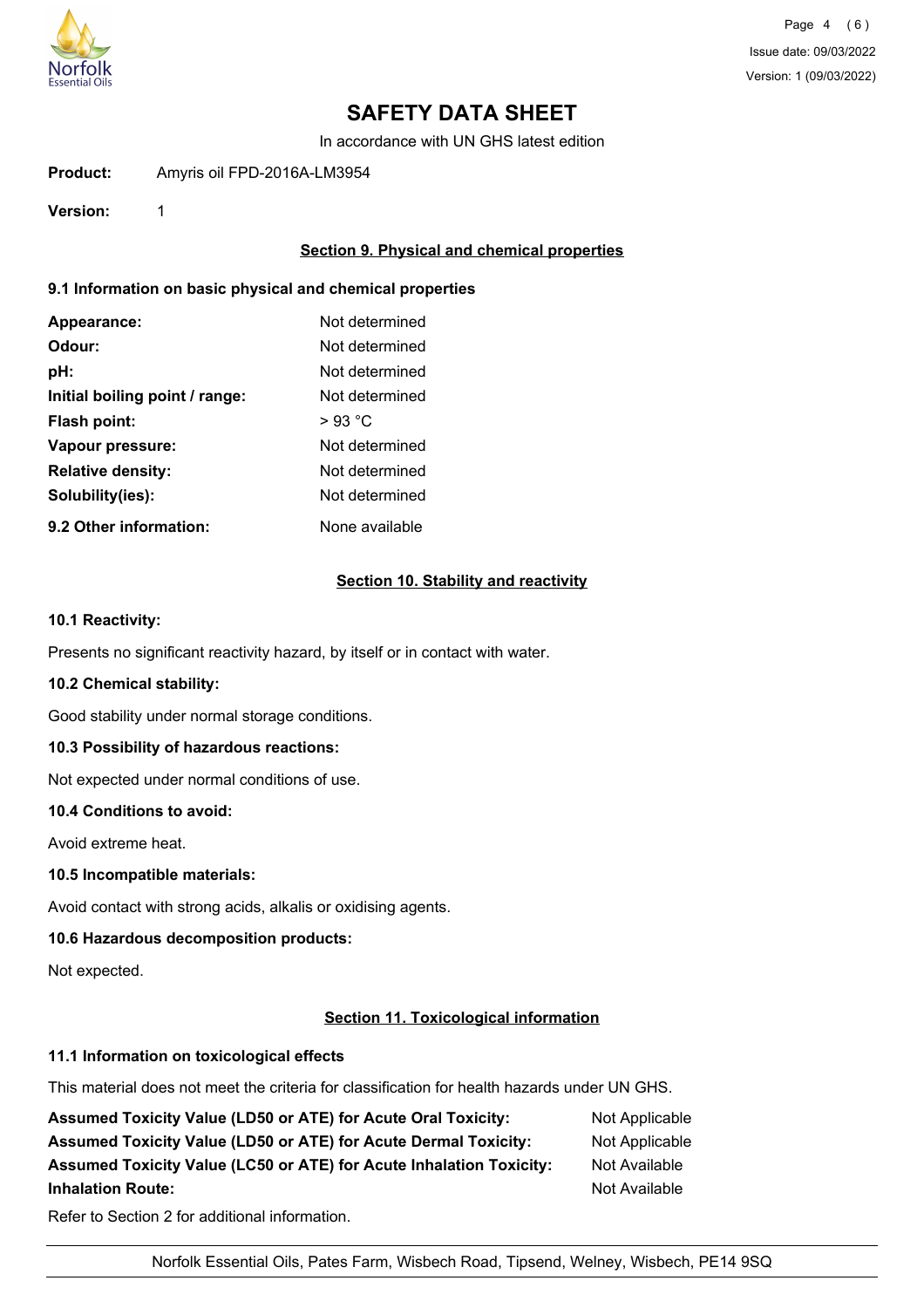

In accordance with UN GHS latest edition

**Product:** Amyris oil FPD-2016A-LM3954

**Version:** 1

## **Section 12. Ecological information**

#### **12.1 Toxicity:**

Harmful to aquatic life with long lasting effects.

| 12.2 Persistence and degradability: | Not available |
|-------------------------------------|---------------|
|-------------------------------------|---------------|

**12.3 Bioaccumulative potential:** Not available

**12.4 Mobility in soil:** Not available

**12.5 Results of PBT and vPvB assessment:**

This substance does not meet the PBT/vPvB criteria of REACH, annex XIII.

**12.6 Other adverse effects:** Not available

#### **Section 13. Disposal considerations**

#### **13.1 Waste treatment methods:**

Dispose of in accordance with local regulations. Avoid disposing into drainage systems and into the environment. Empty containers should be taken to an approved waste handling site for recycling or disposal.

## **Section 14. Transport information**

| 14.1 UN number:                    | Not classified                              |
|------------------------------------|---------------------------------------------|
| 14.2 UN Proper Shipping Name:      | Not classified                              |
| 14.3 Transport hazard class(es):   | Not classified                              |
| <b>Sub Risk:</b>                   | Not classified                              |
| 14.4. Packing Group:               | Not classified                              |
| <b>14.5 Environmental hazards:</b> | Not environmentally hazardous for transport |
| 14.6 Special precautions for user: | None additional                             |
|                                    |                                             |

**14.7 Transport in bulk according to Annex II of MARPOL73/78 and the IBC Code:**

Not classified

## **Section 15. Regulatory information**

## **15.1 Safety, health and environmental regulations/legislation specific for the substance or mixture**

Water Hazard Class (WGK): 1

#### **15.2 Chemical Safety Assessment**

A Chemical Safety Assessment has not been carried out for this product.

**Section 16. Other information**

**Concentration % Limits:** EH A3=50.00% EH C3=50.00%